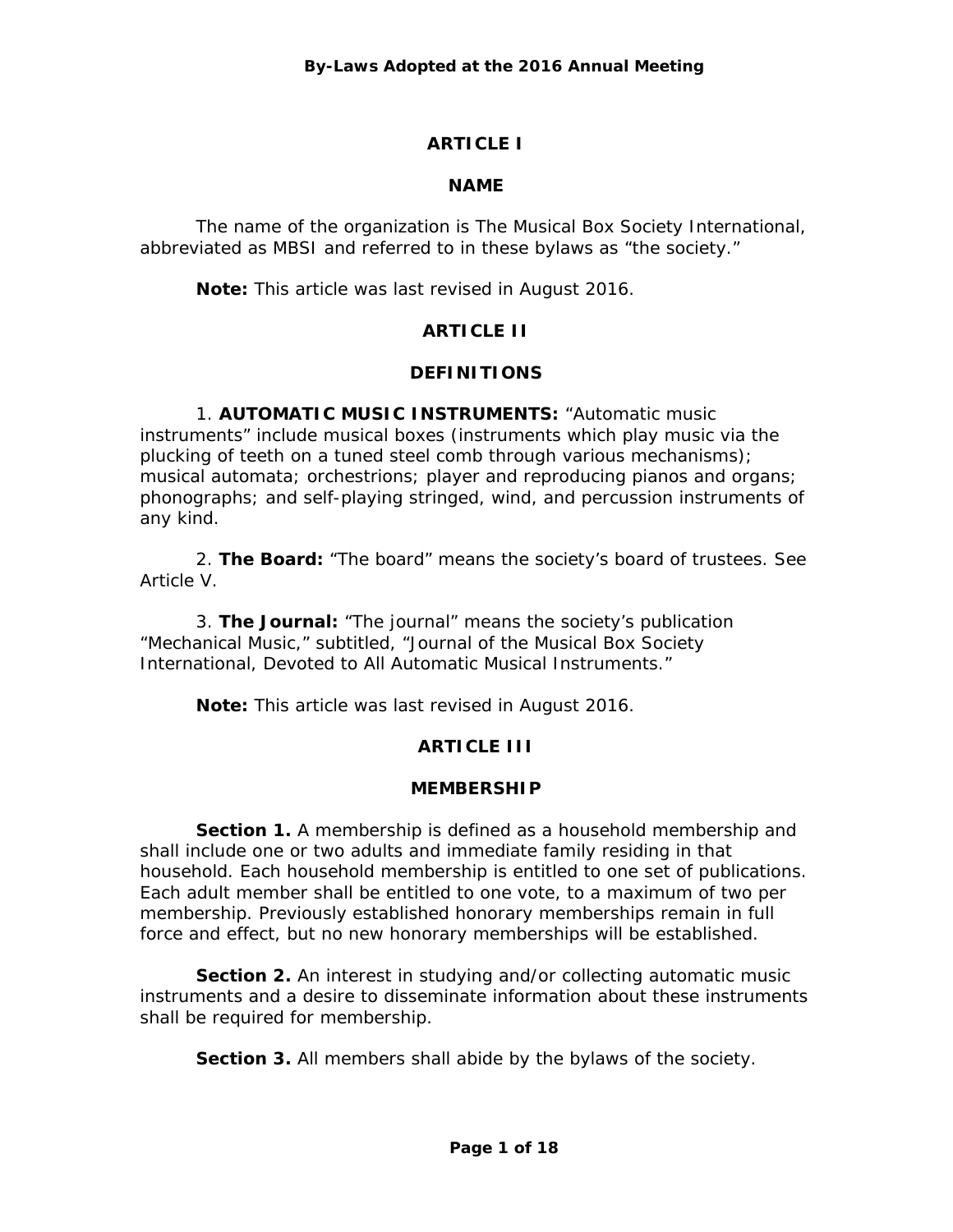**Section 4.** A membership applicant is entitled to all the rights and privileges of membership when the applicant's completed membership application and first-year dues are received by the society's administrator.

**Section 5.** Dues are payable annually in advance. Any changes in dues must be approved by the board and by a majority of the members attending the business meeting at an annual meeting. In the event that a quorum is not present at the annual meeting, the dues shall remain unchanged.

**Section 6.** A membership is not transferable.

**Section 7.** No member shall have the power to act as an official representative of the society in any way, or to use the official society letterhead, unless acting within the scope of authority of an official society position the member holds, specifically authorized by official Policies and Procedures adopted by the board, or authorized in writing for a specified purpose and term by the Executive Committee.

**Note:** This article was last revised in August 2016.

# **ARTICLE IV**

# **CHAPTERS**

**Section 1.** Members of the society are encouraged to form regional chapters for the purposes of allowing frequent meetings and closer contact of members in a given area.

**Section 2.** Any group of ten household memberships may petition the board for recognition as a chapter after setting up a preliminary organization and electing officers, including a chapter chair. If deemed in the best interests of the society, the board shall issue a chapter charter. The petition may be resubmitted after one year if the charter is denied.

**Section 3.** The bylaws, policies, procedures, and events adopted or hosted by a chapter may not conflict in any way with the charter, bylaws, policies, procedures or events of the society.

**Section 4.** Local dues may be levied by the chapters.

**Section 5.** All members of a chapter must also be members in good standing of the society.

**Section 6.** No chapter shall have the power to act for the society in any way unless specifically authorized by the board to do so.

**Note:** This article was last revised in August 2016.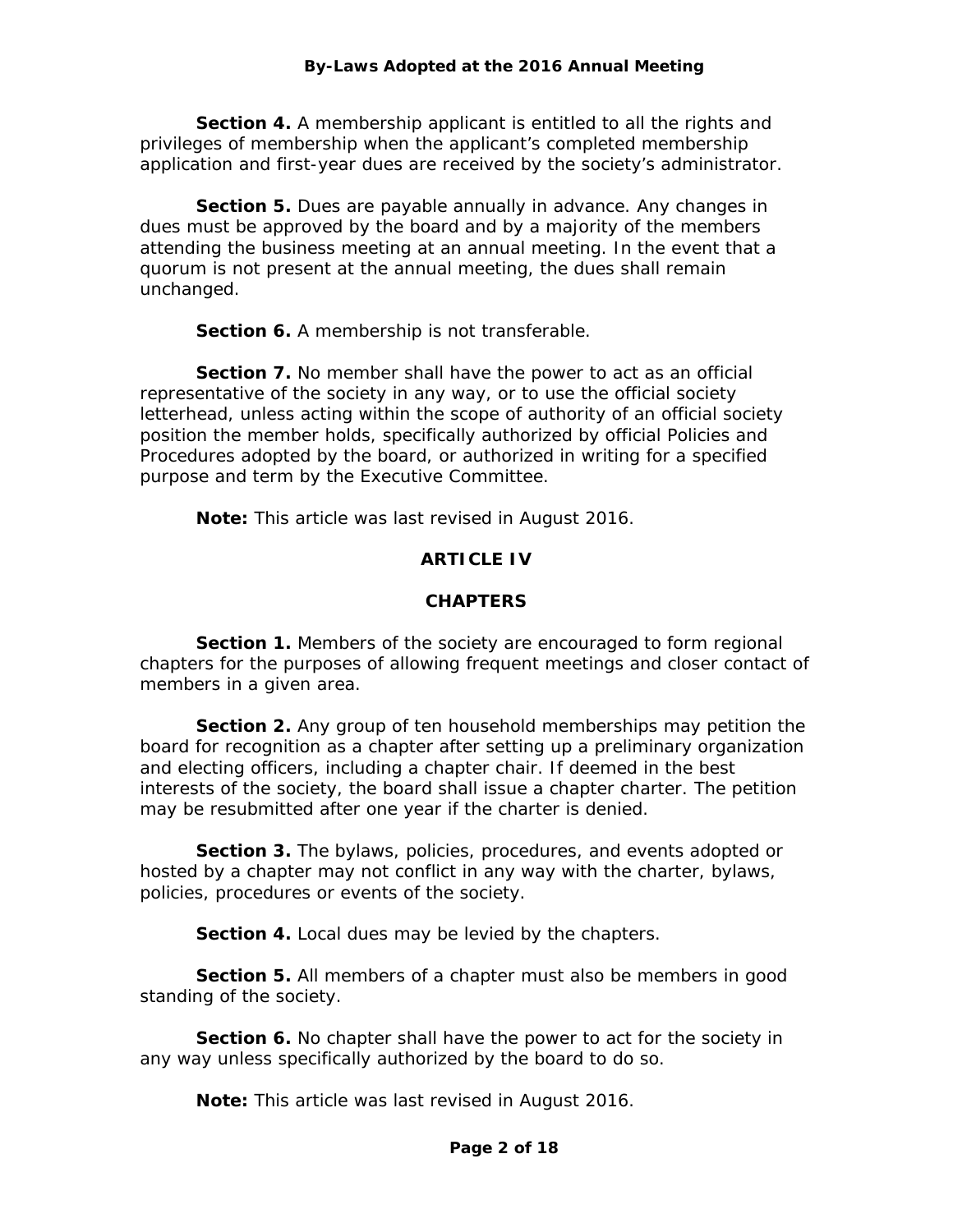# **ARTICLE V**

### **BOARD OF TRUSTEES**

**Section 1.** The affairs of the society shall be managed by a board composed of not less than 5 or more than 25 trustees. The number of trustees within this range shall be set by the board from time to time, provided that a two-thirds majority of the trustees then holding office shall be required to change the number of trustees and that no decrease in the number of trustees may shorten the term of any incumbent trustee.

**Section 2.** A majority of the trustees currently in office shall constitute a quorum. Each trustee shall have one vote. Unless otherwise required by the bylaws or law, and provided that a quorum is present when a vote is taken, the vote of a majority of the trustees present when a vote is taken becomes the act of the board.

### **Section 3.**

a. A trustee must be present at a board meeting in order to vote at that meeting. No proxy votes are permitted.

b. Participation by a conference telephone or similar communications equipment, or by electronic video screen communication, shall constitute presence in person provided that all persons participating in the meeting can hear each other at the same time. Trustees so participating are entitled to participate in all matters before the board, including, without limitation, the ability to propose, object to, and vote upon a specific action to be taken by the board. Requests by individual trustees, or officers, to so participate in a meeting must be approved by a majority of the trustees physically present at that meeting. Approval by two-thirds of the trustees holding office is required to schedule a meeting in which all trustees and officers participate by the means described in this subsection.

c. Action may be taken without a meeting if all members of the board consent in writing or by electronic mail to the adoption of a resolution authorizing the action. The resolution and the consents shall be filed with the minutes of the proceedings of the board.

**Section 4.** The board shall be vested with full power to develop the goals of the society consistent with the charter and bylaws; monitor actions of the officers of the society; exercise general supervision over receipts and expenditures, as well as the acquisition, custody, utilization and disposition of society assets and approve ongoing long-range financial planning; adopt policies and procedures for the conduct of the affairs of the society consistent with the charter and these bylaws; set policy and exercise general supervision over publications activities; grant charters to new chapters;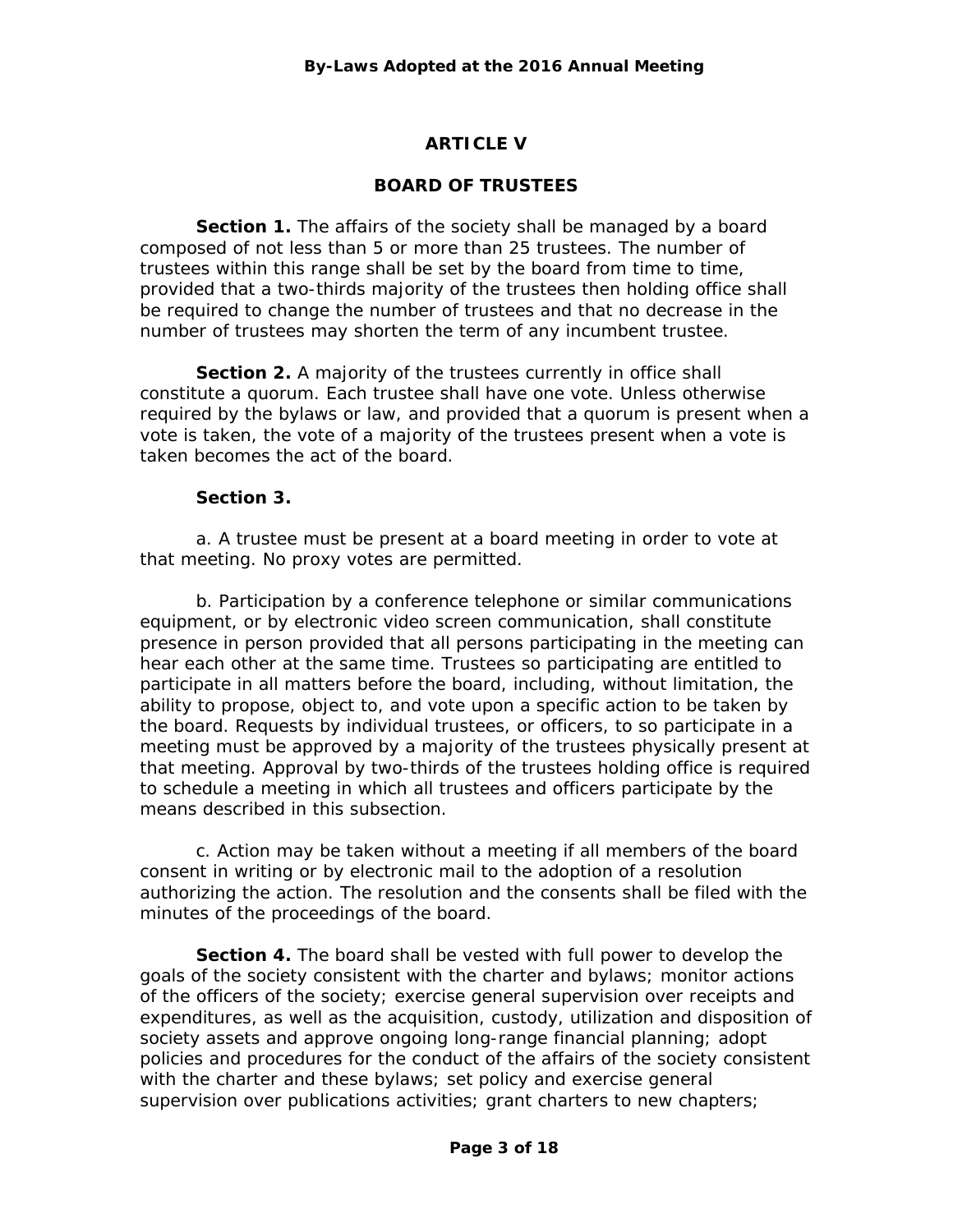approve temporary appointments to fill vacancies in any elective office; regulate advertising policy of the society; act in the interest of the society in compliance with its charter and bylaws; authorize the employment of a certified public accountant to audit or review the treasurer's report and financial records annually and at the expiration of a treasurer's term of office; and approve the appointment of paid clerical and legal help as needed.

The board may take and hold by gift, grant, devise, bequest, loan or purchase, in their own right or in trust, articles suitable for preservation and exhibition and such other real and personal property as may be appropriate for carrying out the purposes and aims of the society. And the board shall have the authority to buy, sell, mortgage, let or otherwise use and dispose of the property as they shall deem in the best interests of the society.

Section 5. Trustees serve without compensation, but may be reimbursed for authorized, budgeted expenses incurred on behalf of the society. Reimbursement for expenses not covered by the society's budget requires approval by the board or the Executive Committee, except that reimbursement for unbudgeted individual line item expenses of \$500 or less may be approved by the president. Reimbursable expenses do not include personal expenses incurred in attending society meetings or events such as meals, lodging, and travel expenses.

**Note:** This article was last revised in August 2016. See also New York Not-For-Profit Corporation Law statute §§ 102, 702, and 708 (N.Y. NPC Law §§ 102, 702, 708), Board of Regents of the University of New York regulation 3.27 (8 CRR-NY 3.27) and the MBSI charter granted by the Board of Regents of the University of the State of New York.

## **ARTICLE VI**

### **TRUSTEES: TERMS OF OFFICE**

**Section 1.** Each trustee shall be elected for a term of four years, and shall be eligible for reelection to one additional consecutive four-year term. After serving eight consecutive years, a trustee may be renominated for election after four years have elapsed. The term of office shall begin and end immediately following an annual meeting of the members.

**Section 2.** If a nominee for the office of president is not a current trustee, he or she is automatically and simultaneously nominated to a fouryear term as such. If a trustee is elected president during the second, third or fourth year of his or her first term, he or she will automatically serve a second four-year term as trustee. If elected president during the trustee's second term, trusteeship will extend beyond the normal four-year term and expire with the completion of two years of service on the Executive Committee as immediate past president. A trustee ending two consecutive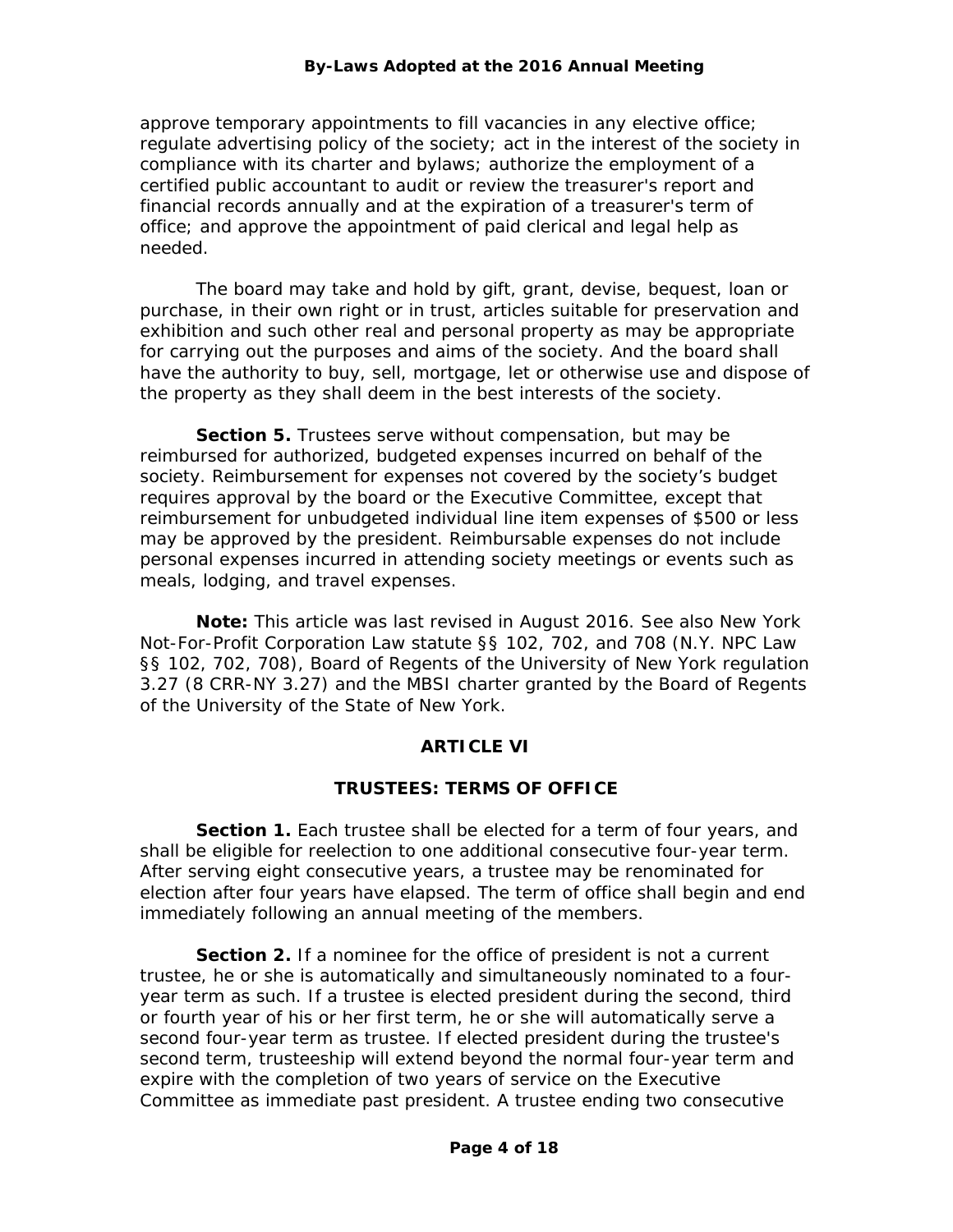terms and then elected president may serve a third consecutive four-year term as trustee, but then is not eligible for reelection as an officer or trustee until four years have elapsed. A president relinquishing office prior to completion of his or her term must relinquish the office of trustee at the same time if his or her election as a trustee occurred simultaneously with election as president.

**Section 3.** If a vacancy occurs on the board, the president of the society may make an interim appointment, from eligible candidates screened by the Nominating Committee. The term of this interim appointment shall expire immediately following the next annual meeting. However, the appointee is eligible for nomination and election as a trustee following expiration of the interim appointment.

**Section 4.** A trustee may be removed without cause by majority vote of the members present at an annual meeting. A trustee may be removed with cause by a majority vote of the members present at an annual meeting, or by vote of the board provided there is a quorum of not less than a majority present at the meeting of the board at which such action is taken.

**Note:** See also New York Not-For-Profit Corporation Law § 706 (N.Y. NPC Law § 706). This article was last revised in August 2016.

**Note:** This article was last revised in August 2016.

## **ARTICLE VII**

### **OFFICERS**

**Section 1.** The officers of the society shall be a president, vice president, recording secretary, and treasurer. Each officer shall give a formal report at each annual meeting.

**Section 2.** The president shall preside at all meetings of the membership and of the board; notify those who have been appointed or elected to an office or a committee; coordinate the work of the trustees; make arrangements for trustee meetings, which will occur twice annually, once in conjunction with an annual meeting and once approximately six months thereafter; prepare the agenda in advance of such meetings; and act as liaison between the Executive Committee and the board.

**Section 3.** The vice president shall act in place of the president when necessary and shall preside at meetings when the president temporarily vacates the chair, conduct the administration and announcements of trustee and literary awards and participate and advise on the administration of all other society awards, assist the president with special projects, guide and advise the chapters of the society, keep informed of committee activities, and review and recommend revisions of the bylaws.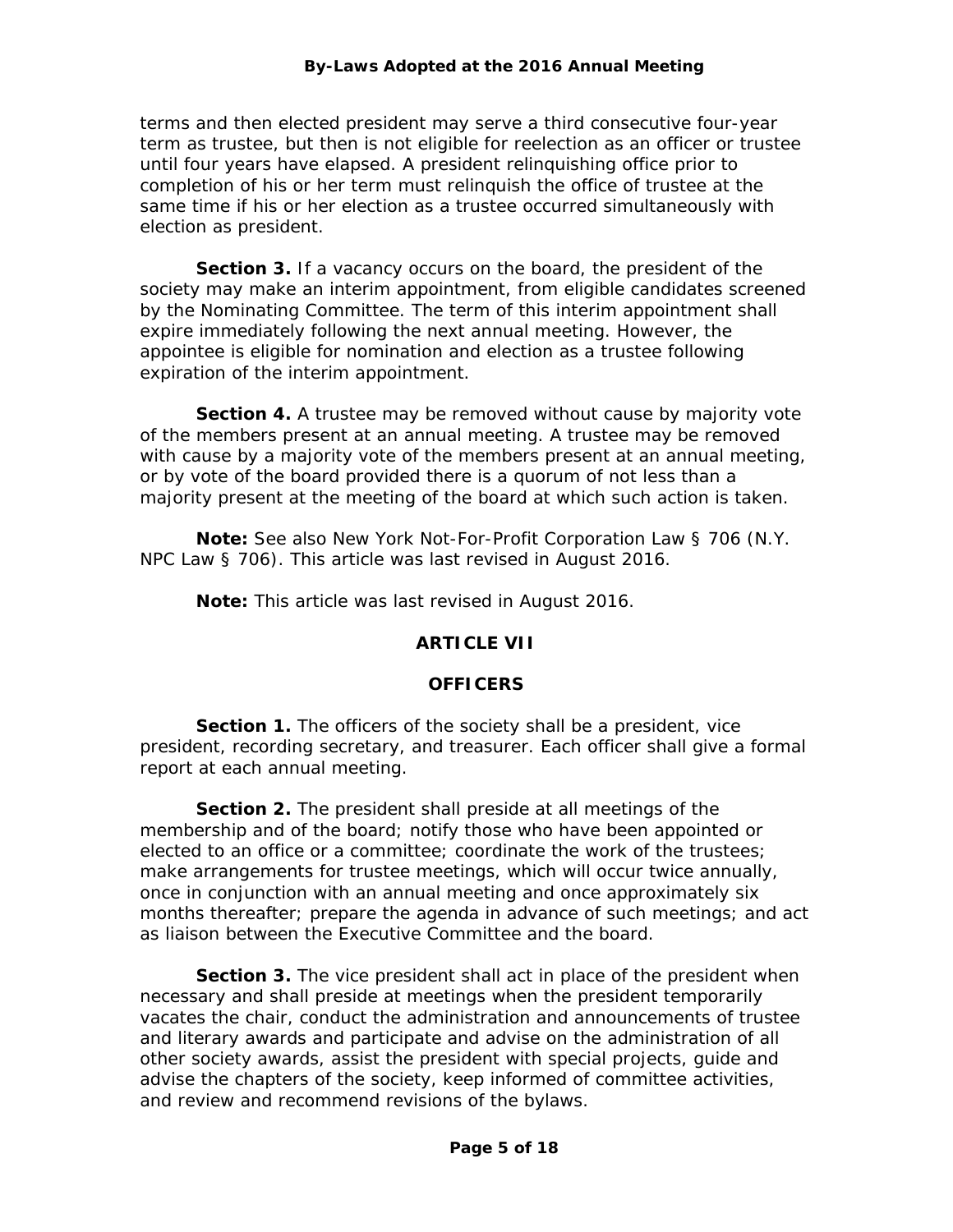**Section 4.** The Recording Secretary shall prepare and keep records of society meetings, keep track of unfinished business, receive and file committee reports, receive mail ballots and provide ballot data to the Executive and Publications Committees, and keep the official society records except for those assigned by the board to the care of the Museum (Collections Management) Committee.

**Section 5.** The treasurer shall be responsible for all membership dues and fees and all monies received by the society, deposits to and withdrawals from accounts authorized by the board, authorized disbursements, and preparation of an annual financial report. An assistant treasurer may be appointed from the membership by the president with the approval of the treasurer and the Executive Committee. The treasurer shall be the chair of the Finance Committee and Endowment Fund Committee unless that responsibility is declined.

**Section 6.** Officers serve without compensation, but may be reimbursed for authorized, budgeted expenses incurred on behalf of the society. Reimbursement for expenses not covered by the society's budget requires approval by the board or the Executive Committee, except that reimbursement for unbudgeted individual line item expenses of \$500 or less may be approved by the president. Reimbursable expenses do not include personal expenses incurred in attending society meetings or events such as meals, lodging, and travel expenses.

**Note:** This article was last revised in August 2016.

## **ARTICLE VIII**

## **OFFICERS: TERMS OF OFFICE**

**Section 1.** Officer's terms of office begin and end immediately following an annual meeting of the members.

**Section 2.** The president shall serve for two years and shall not be eligible for immediate nomination and reelection. (Also see Article VI, Section 2.)

**Section 3.** The vice president shall serve for one year and shall be eligible for reelection to one additional term.

**Section 4.** The treasurer and recording secretary shall serve in office for one year and shall be eligible for reelection to an indefinite number of terms.

**Section 5.** If a midterm vacancy occurs in the office of president, the vice president shall assume that office immediately and serve until the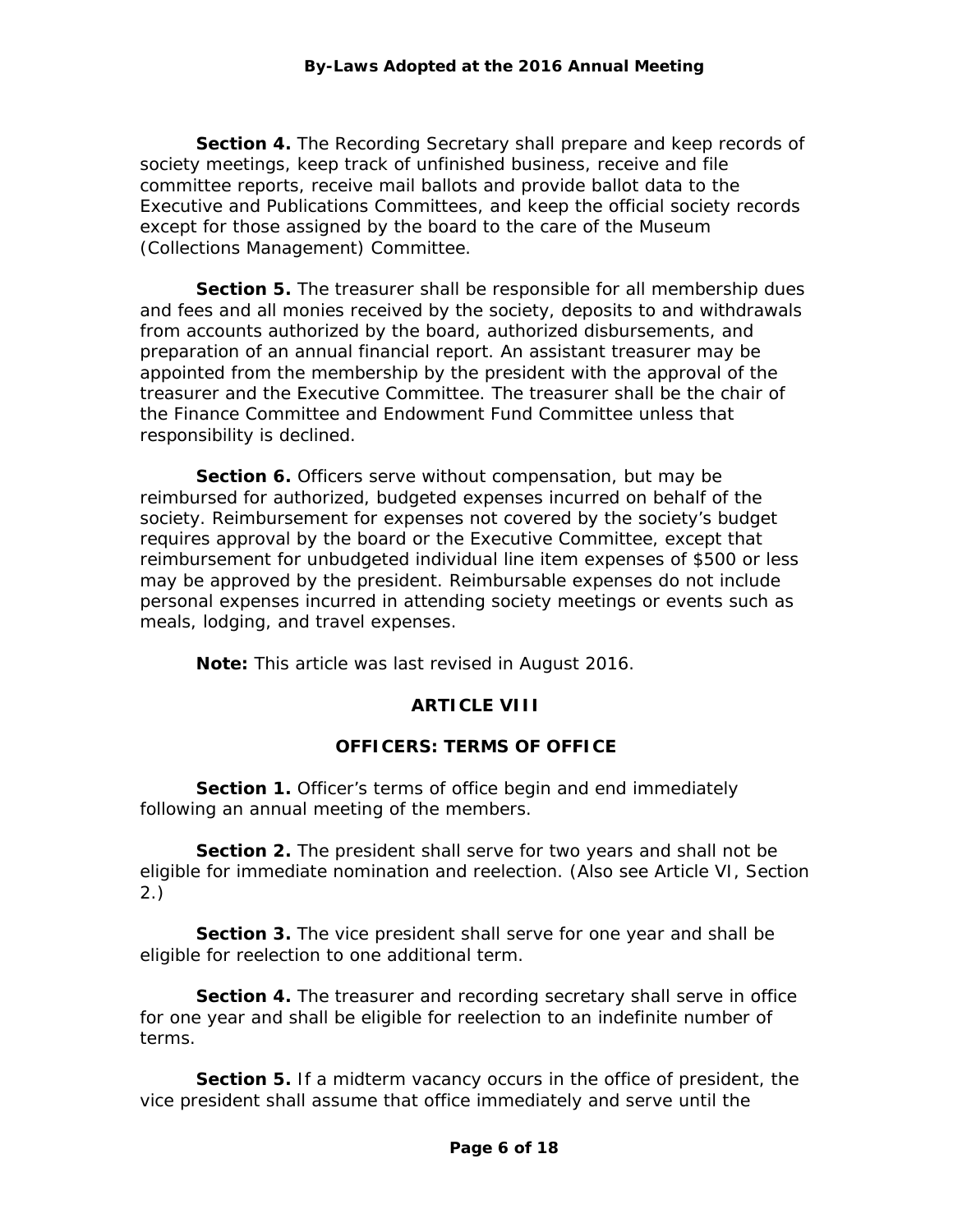conclusion of the next annual meeting. The vice president is eligible for nomination and election to a full two-year term as president following expiration of the partial term created by the mid-term vacancy.

**Section 6.** If a midterm vacancy occurs in the offices of vice president, treasurer, or recording secretary, the president shall, in consultation with the Executive Committee, appoint a person to serve the unexpired term of office. At the conclusion of that unexpired term, the appointee will be eligible for nomination and election to the office in which he or she has been serving or any other office.

**Section 7.** Any officer appointed by the board may be removed by the board with or without cause. An officer elected by the members may be removed, with or without cause, only by majority vote of the members resent at an annual meeting. However, the board may suspend for cause the authority of an officer elected by the members.

**Note 1:** See also New York Not-For-Profit Corporation Law § 714 (N.Y. NPC Law § 714). This article was last revised August 2016.

# **ARTICLE IX**

# **OFFICERS AND TRUSTEES: QUALIFICATIONS**

**Section 1.** A candidate for trustee must have been a member of the society for four consecutive years; a member of a society chapter for at least three of the last four years; served the society for at least two years as an officer, committee member, or chapter officer; and attended at least two of the last four annual meetings.

**Section 2.** A candidate for the office of president must have been a member of the society for six consecutive years; a member of a society chapter for at least four of the last six years; served the society for at least three years as an officer, committee member, or chapter officer; and attended at least four of the last six annual meetings.

Section 3. A candidate for the office of vice president must have been a member of the society for four consecutive years, a member of a society chapter for at least three of the last four years, and attended at least two of the last four annual meetings.

**Section 4.** Candidates for the office of treasurer and recording secretary must have been a member of the society for four consecutive years, a member of a society chapter for at least two of the last four years, and attended at least two of the last four annual meetings.

**Section 5.** All officer and trustee candidates shall have demonstrated administrative or leadership skills, and must signify that they are able to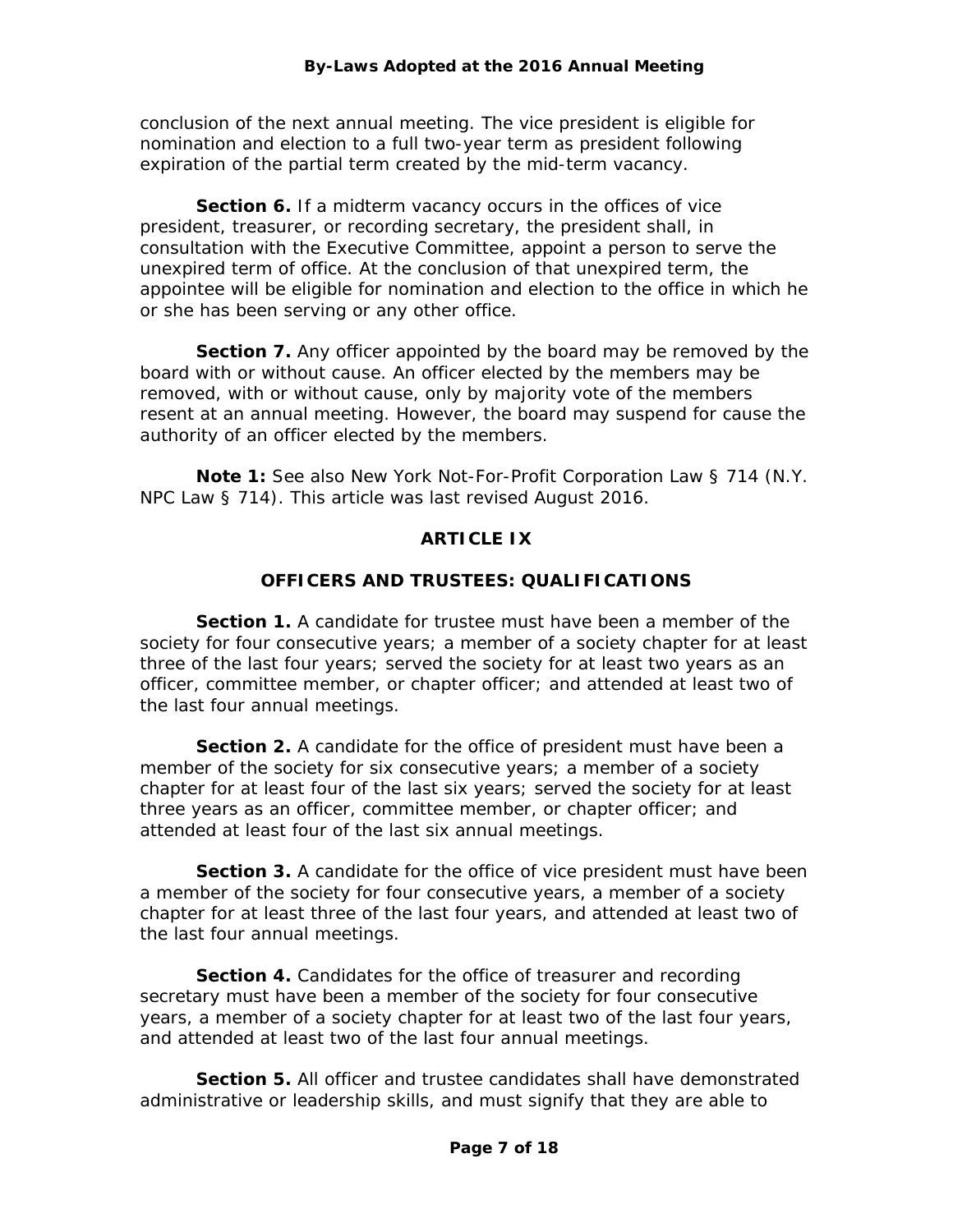attend two trustee meetings per year and will perform the duties of the office for which they are candidates.

**Section 6.** An officer or trustee, to be eligible for an additional term, must have attended a majority of trustee meetings held during his or her term of office.

**Section 7.** The treasurer and editor may not simultaneously hold office as a trustee.

**Section 8.** No more than one member of the same household may hold elective office in the society at the same time.

**Section 9.** Upon the agreement of two-thirds of the members of the Nominating Committee, any one of the criteria in sections one through four of this article may be waived with respect to a particular candidate.

**Note:** This article was last revised in August 2016.

# **ARTICLE X**

## **PLACE OF MEETINGS AND ACTIVITIES**

The activities of the society shall be carried on principally at its annual meeting, its chapter meetings, through cooperative programs with museums and other organizations, and through the publications of the society.

**Note:** This article was last revised in August 2016.

# **ARTICLE XI**

## **ANNUAL MEETING**

**Section 1.** The members of the society shall meet annually for the election of officers and trustees and for the transaction of such other business as may properly come before the membership. The annual meeting shall be held between July 1 and October 30. The date selected shall not conflict with significant religious holidays.

**Section 2.** The places and dates for annual meetings shall be confirmed not less than two years in advance by a majority vote of the board.

**Section 3.** The presence of 75 memberships in good standing shall constitute a quorum at the annual meeting.

**Section 4.** If a membership vote is required between annual meetings, the board may direct that a ballot be sent to the members by first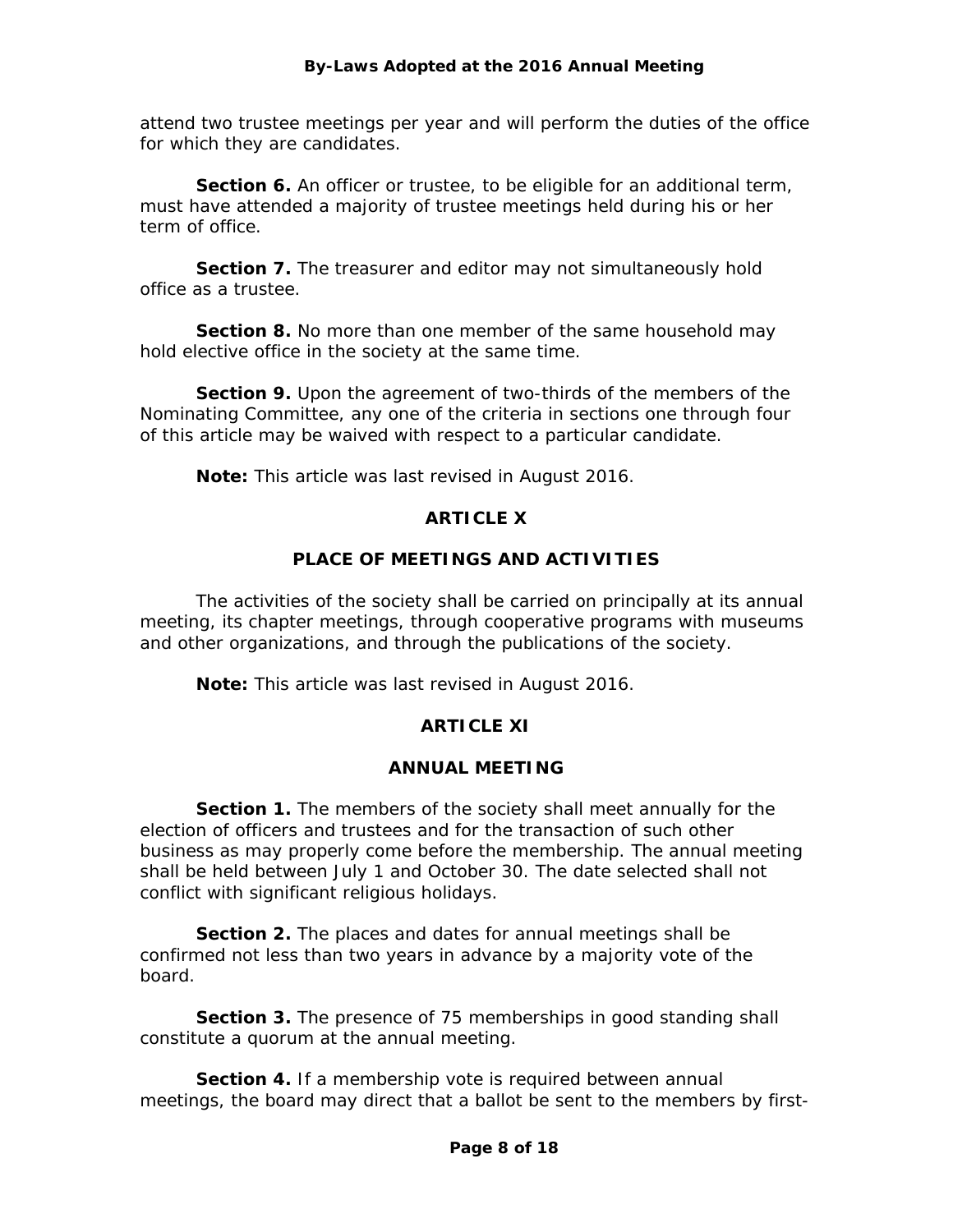class mail. The results will be determined by a simple majority of the ballots returned to the recording secretary and postmarked within 30 days of the mailing.

**Section 5.** The planning and conduct of annual meetings is the responsibility of the host chapter as reviewed and approved by the Meetings Committee; however, the financial responsibility for annual meetings is that of the society. Fees shall be structured to cover expenses with neither a significant gain nor loss. Proceeds from the sale of favors and/or promotional materials beyond the number charged and distributed to registered attendees may be retained by the chapter. All other surplus is to be forwarded to the society by the host chapter and allocated as deemed appropriate by the board.

**Section 6.** All policies with regard to trading marts must be published in the notice for an annual meeting.

**Note:** This article was last revised in August 2016.

# **ARTICLE XII**

# **EDUCATIONAL PRESENTATIONS**

Papers, workshops, or other forms of educational presentation with regard to automatic music shall be presented at all annual meetings. Chapters are encouraged to have such educational presentations at their meetings as well.

**Note:** This article was last revised in August 2016.

# **ARTICLE XIII**

# **EXECUTIVE COMMITTEE**

**Section 1.** The Executive Committee shall be composed of the president, vice president, the immediate past president of the society and two additional trustees appointed by the board. The president of the society shall be its chair. The terms of service on the Executive Committee of the two additional trustees shall be the same as the term of office of the current president, but will automatically terminate should their terms of office as a trustee expire during that period.

**Section 2.** The Executive Committee shall be responsible for the dayto-day operation of the society. Except as provided in Section 3 of this Article, it may act for and on behalf of the board between board meetings in all matters for which provision has not been made by the board.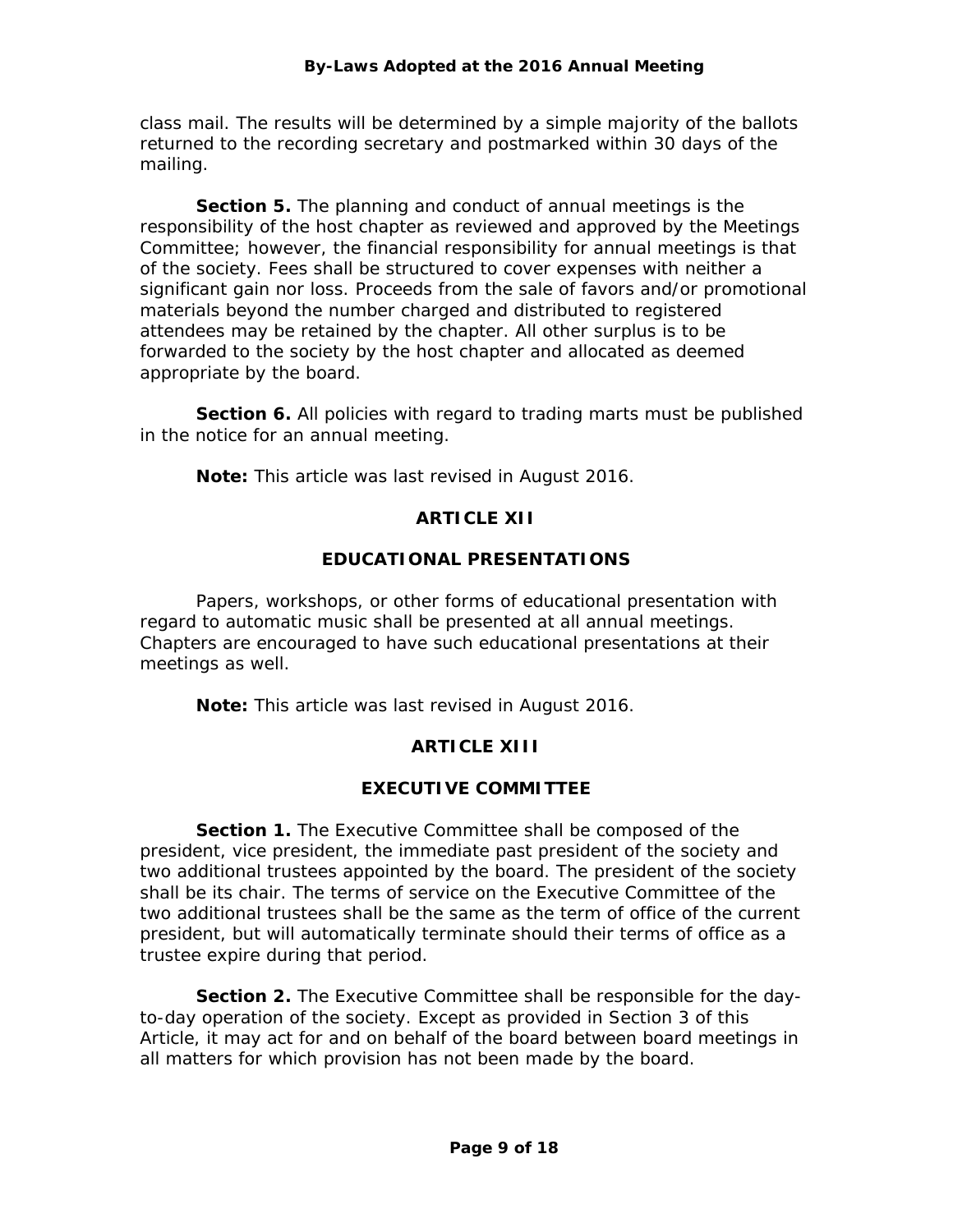**Section 3.** The Executive Committee does not have authority as to the following matters:

a. The submission to members of any action requiring members' approval.

b. The filling of vacancies in the board or in any board committee.

c. The fixing of compensation, if any, of the trustees for serving on the board or on any committee.

d. The amendment or repeal of the bylaws or the adoption of new bylaws.

e. The amendment or repeal of any resolution of the board which by its terms shall not be so amendable or repealable.

**Section 4.** A meeting of the Executive Committee may be called by the president, by any two members of the Executive Committee, or by resolution of the board.

## **Section 5.**

a. The Executive Committee may meet in person or by a conference telephone or similar communications equipment, or by electronic video screen communication, provided that all persons participating in the meeting can hear each other at the same time.

b. Action may be taken without a meeting if all members of the committee consent in writing or by electronic mail to the adoption of a proposed action. The consents shall be filed with the minutes of proceedings of the committee.

c. No proxy votes are permitted.

**Note:** This article was last revised in August 2016. See also New York Not-For-Profit Corporation Law §§ 708 and 712 (N.Y. NPC Law §§ 708, 712).

# **ARTICLE XIV**

# **STANDING COMMITTEES**

**Section 1.** The provisions of this section apply to all standing committees of the society, unless otherwise provided in this article.

a. Each standing committee shall consist of a chair and at least two members. The chair shall be appointed by the president and approved by the Executive Committee. The members shall be appointed by the chair, in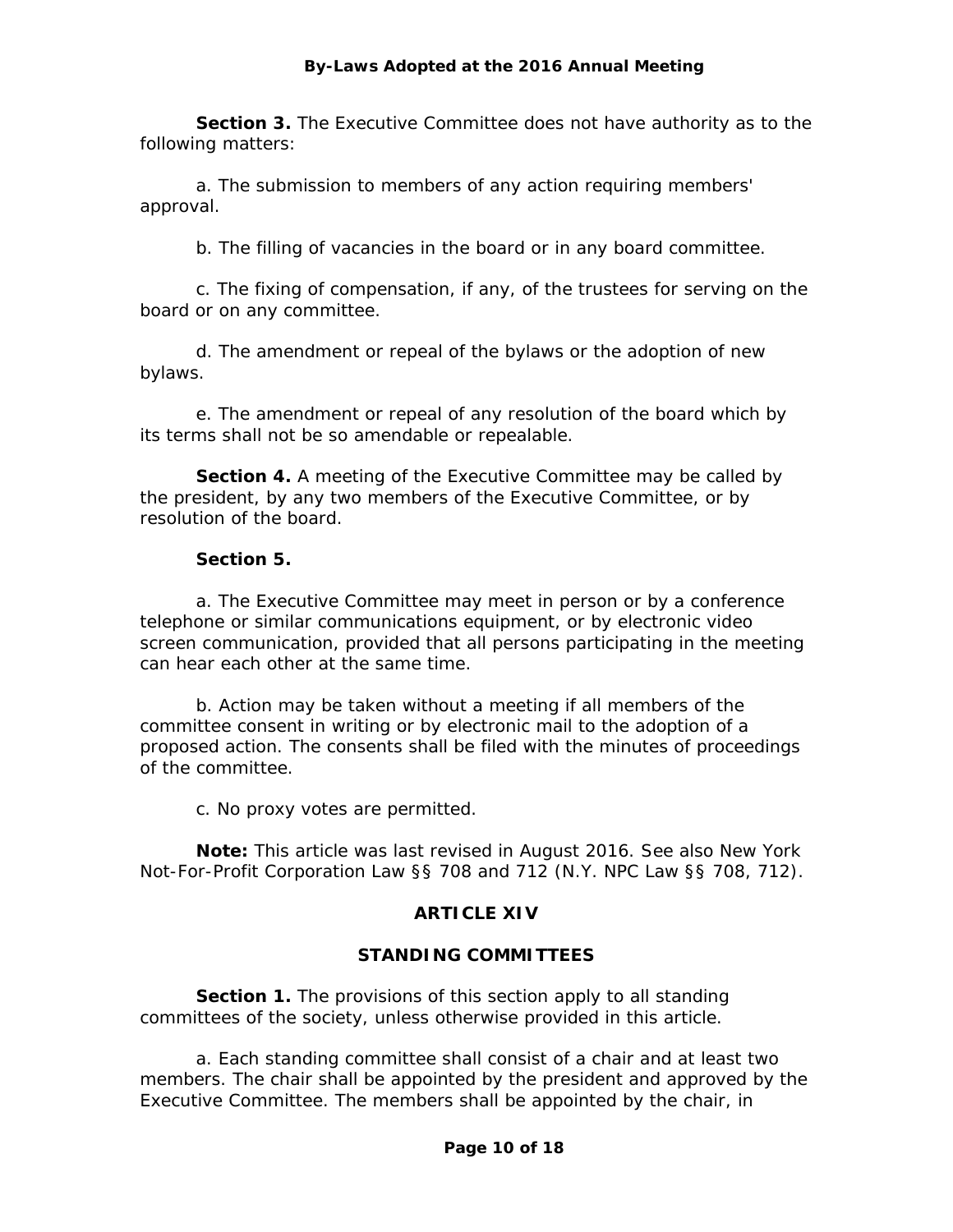consultation with the president, and approved by the Executive Committee. The president shall be an ex-officio member of each committee, except for the Nominating Committee and the Audit Committee.

b. To be appointed, a standing committee chair must have served the committee a minimum of two years, except in the case of new committees, committees chaired by the treasurer, or as specifically requested by the Executive Committee and approved by the board. The chair of each standing committee, other than committees chaired by the treasurer, may serve a maximum of eight consecutive years, but may serve longer if approved by a two-thirds majority of the board, and may be reappointed as a committee member-at-large provided that a vacancy exists. After an interval of four years, a previous chair may be reappointed as chair and may again serve in that capacity for up to eight additional years.

c. Each standing committee member and chair shall hold office for a period beginning at the end of an annual meeting, or upon appointment if appointment occurs between annual meetings, and ending at the conclusion of the next annual meeting, when the member resigns or is no longer able to serve, or until another committee member or committee chair is appointed in his or her place. Except as otherwise provided in these bylaws, standing committee members may be reappointed to serve additional terms.

d. Where these bylaws require that one or more committee members be a trustee, a committee member who is a trustee may be appointed to serve additional terms as a member-at-large upon expiration of his or her tenure as a trustee, provided that a vacancy exists.

e. A simple majority of the committee members shall constitute a quorum.

f. The chair of a standing committee may establish such subcommittees of its members as he or she determines would be beneficial in accomplishing the committee's tasks. The subcommittee members shall perform such duties and hold office for such period of time as shall be fixed by the chair with the concurrence of the members of the standing committee.

**Section 2.** Should a vacancy occur in any standing committee, the president, with the approval of the Executive Committee, may appoint a member to fill the unexpired term.

**Section 3.** If any committee fails to perform its assigned duties, the Executive Committee may dismiss the committee and appoint a replacement.

**Section 4.** Each committee shall keep regular minutes of its proceedings and give a full report of its activities at the annual meeting.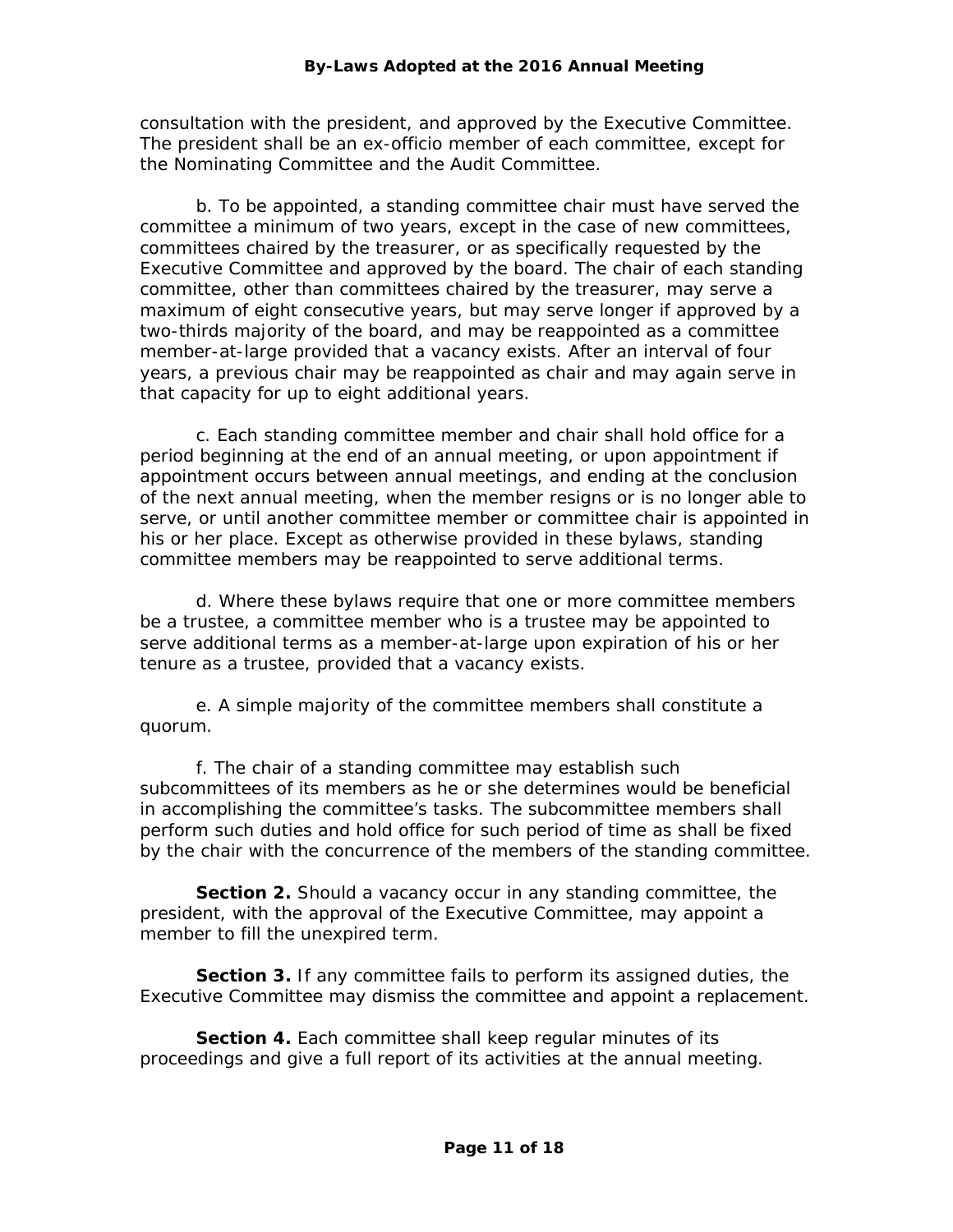# **Section 5. AUDIT:**

a. The Audit Committee shall be composed of three trustees, other than the president. It may call upon the treasurer and other individuals for such information and advice as it may require in fulfilling its duties, but the treasurer may not be a member of the committee. A committee member is not eligible for reappointment after his or her tenure as a trustee expires and his or her membership shall terminate if he or she assumes the office of president or treasurer.

b. The committee shall review, not less than annually, the society's financial records and reports and make such recommendations to the board arising out of that review as it considers appropriate. It is responsible for identifying a suitable independent certified public accountant to conduct any financial review or audit required by the board, or required by applicable law, and submitting a proposal for retention of that accountant to the board for approval. The committee's annual report to the board shall include a discussion of matters arising from the accountant's report of the review or audit that the committee deems significant. The committee shall also monitor compliance with the society's conflict of interest policy.

**Note:** See also New York Not-For-Profit Corporation Law § 715-a (N.Y. NPC Law 715-a) and Board of Regents of the University of New York regulation 3.27 (8 CRR-NY 3.27) with respect to the Audit Committee and to its conflict of interest policy oversight.

**Section 6. ENDOWMENT FUND:** The Endowment Fund Committee shall be comprised of five members, all of whom shall be members of the society, including the treasurer, two members from the board, and two members at large as approved by a majority vote of the board. Members may serve for terms of three years and may serve for an unlimited number of successive terms provided they have the continued approval of the board. The chair shall be the treasurer, or if declined by the treasurer, the president shall appoint one of the committee members as chair. The committee shall select a recording secretary annually at the first meeting of each year. The chair and recording secretary shall hold office for one year and thereafter until their respective successors shall be elected.

Duties of the officers and meetings of the committee shall be as described in Article II, Section 2, of the MBSI Endowment Fund Resolution and Declaration of Trust. Powers and responsibilities of Fund Members shall be as described in Article III of the Declaration of Trust.

**Note:** See also the MBSI Endowment Fund Resolution and Declaration of Trust and MBSI Endowment Fund Procedural Guidelines.

**Section 7. FINANCE:** The Finance Committee shall be composed of the treasurer, who shall act as chair, two trustees, and other appropriate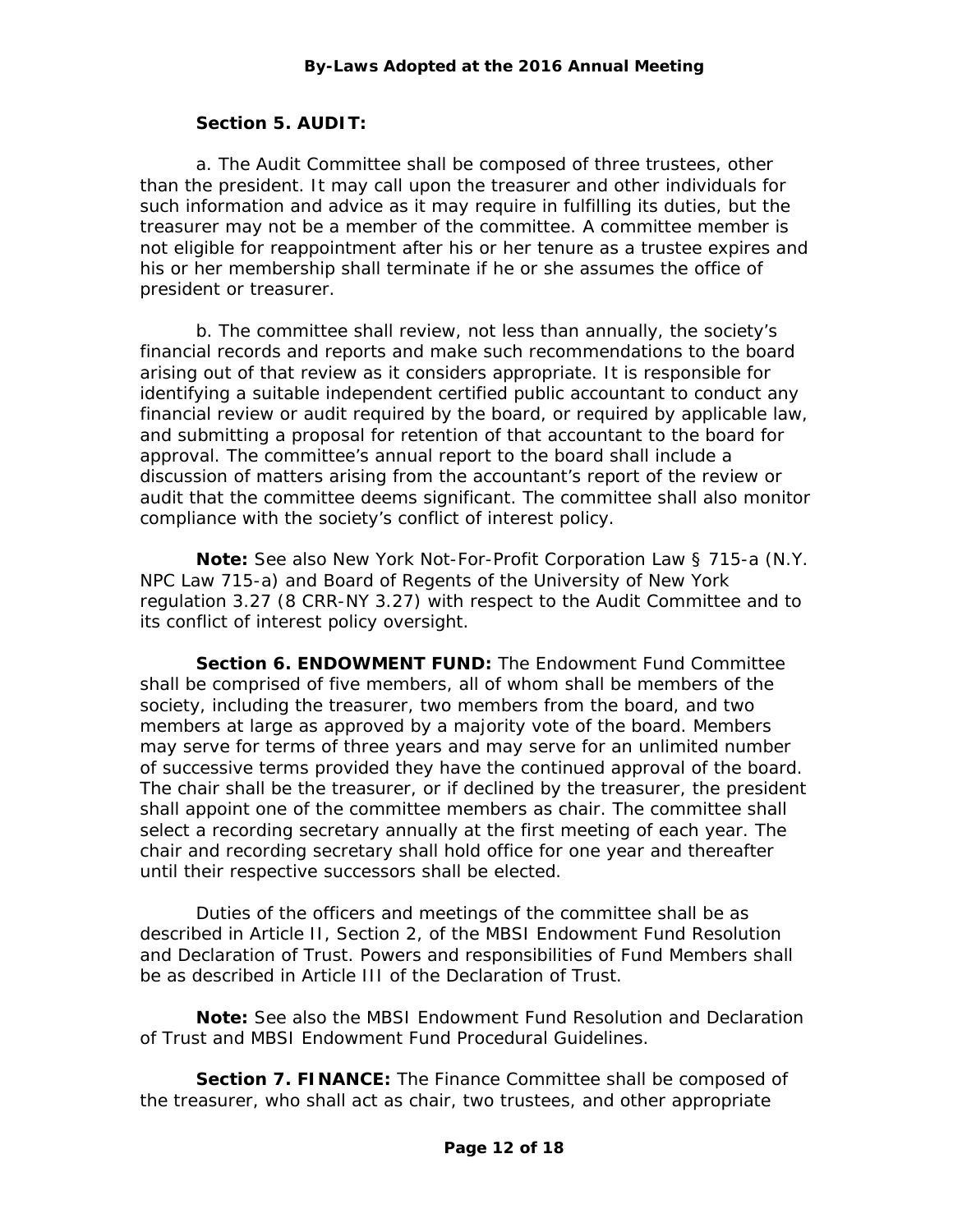members appointed by the committee chair as needed. Should the treasurer decline to be chair, the president may appoint a chair knowledgeable and experienced in fiscal matters. This committee will provide a written annual report to the board. All its recommendations and actions shall be approved by the board before implementation.

The committee shall prepare an annual budget of income and expense for the society and its committees, to be presented to the board for review and approval during the annual meeting; prepare a long-range financial plan on a regular basis; oversee investment and management of society funds; and identify special projects.

**Section 8. MARKETING:** The Marketing Committee shall develop ways and means to promote the society's mission and encourage the appreciation of mechanical music and the benefits of membership in the society.

**Section 9. MEETINGS:** The Meetings Committee shall be composed of members who have served on Programs Committees. The committee shall solicit and study proposals from chapter hosts for sites and dates for the society's annual meetings, and shall report their findings and recommendations to the membership at each annual meeting. They shall update, maintain and distribute an Annual Meetings Manual to the Programs Committees as they are formed, and shall serve in an advisory capacity to the Programs Committees.

**Section 10. MEMBERSHIP:** The Membership Committee shall be composed of a chair and one member from each chapter. The committee shall be responsible for attracting new members to the society and shall survey members who have dropped their memberships, and report the findings to the board annually.

**Section 11. MUSEUM (COLLECTIONS MANAGEMENT):** The Museum (Collections Management) Committee shall supervise the conservation, maintenance, storage and repair or restoration of society owned cultural properties, including instruments, printed materials, and other memorabilia as well as archival materials relating to the society and its operation. The committee is responsible for making recommendations to the board concerning requests by persons and institutions concerning the loan of such items for display or reproduction and, once such loans are approved, securing appropriate written agreements concerning such loans and coordinating with such persons and institutions concerning the proper care and maintenance of the loaned material. The committee shall determine what insurance for this property is appropriate and, with the concurrence of the board, secure such insurance at the expense of the society.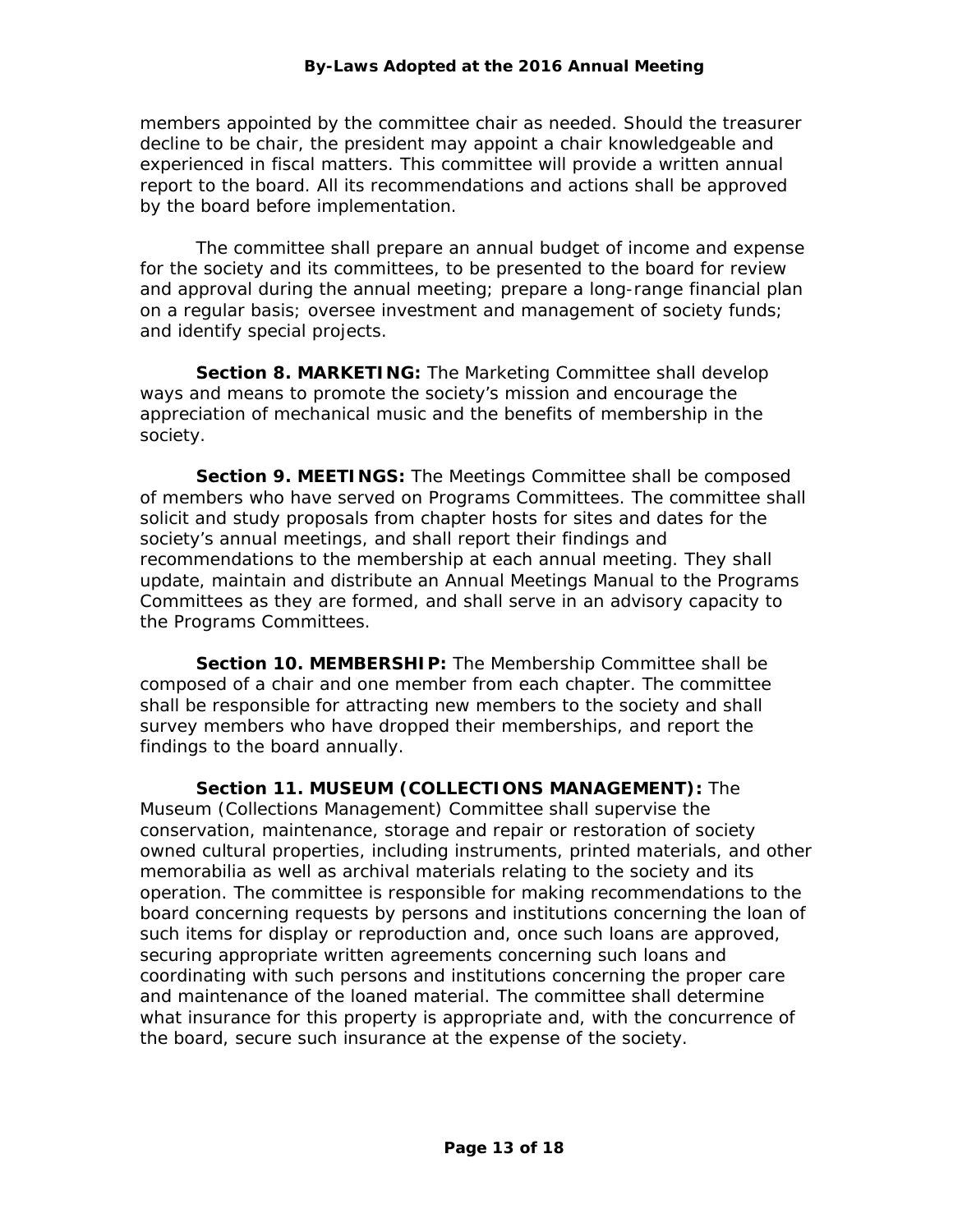## **Section 12. NOMINATING:**

a. The Nominating Committee shall be responsible for monitoring election dates and reelection eligibility (terms of office) for trustees and officers.

b. It shall actively solicit candidates and compile a slate of at least one candidate for each officer and trustee position to be filled. All candidates will be interviewed by members of the committee. The slate of nominees will be presented to the board for its approval at its mid-year meeting. Approved nominees will then be presented to the membership of the society for election at the following annual meeting of the society.

c. The members of the committee shall include a committee chair, the immediate past-president of the society, two currently serving trustees and the chair, or a chapter-designated alternate, from four separate chapters. The four chapter committee members will be replaced by members from four different chapters every two years.

d. Committee members, other than those who are sitting trustees, are not eligible for inclusion in a slate of nominees for election as a trustee prepared by the committee while they are a member of the committee.

### **Section 13. PUBLICATIONS:**

a. The official publications of the society shall be the journal and the Membership Directory.

b. The Publications Committee shall be responsible for the timely production of society publications, accuracy of published officer and committee data, final format and content of occasional publications which may be published at the direction of the board, assurance that expenses are within budget requirements, establishment and maintenance of a worldwide web site, and responding to inquiries made through the site by an appropriate individual or committee.

c. Matters published in the journal shall be related to the subject of automatic music instruments and/or the affairs of the society and its chapters.

d. Statements of opinion and/or fact made by authors of papers or articles read before the society or its chapters or appearing in the publications of the society are to be accepted as the author's own. The society assumes no responsibility for the accuracy or correctness of any statement of its contributors.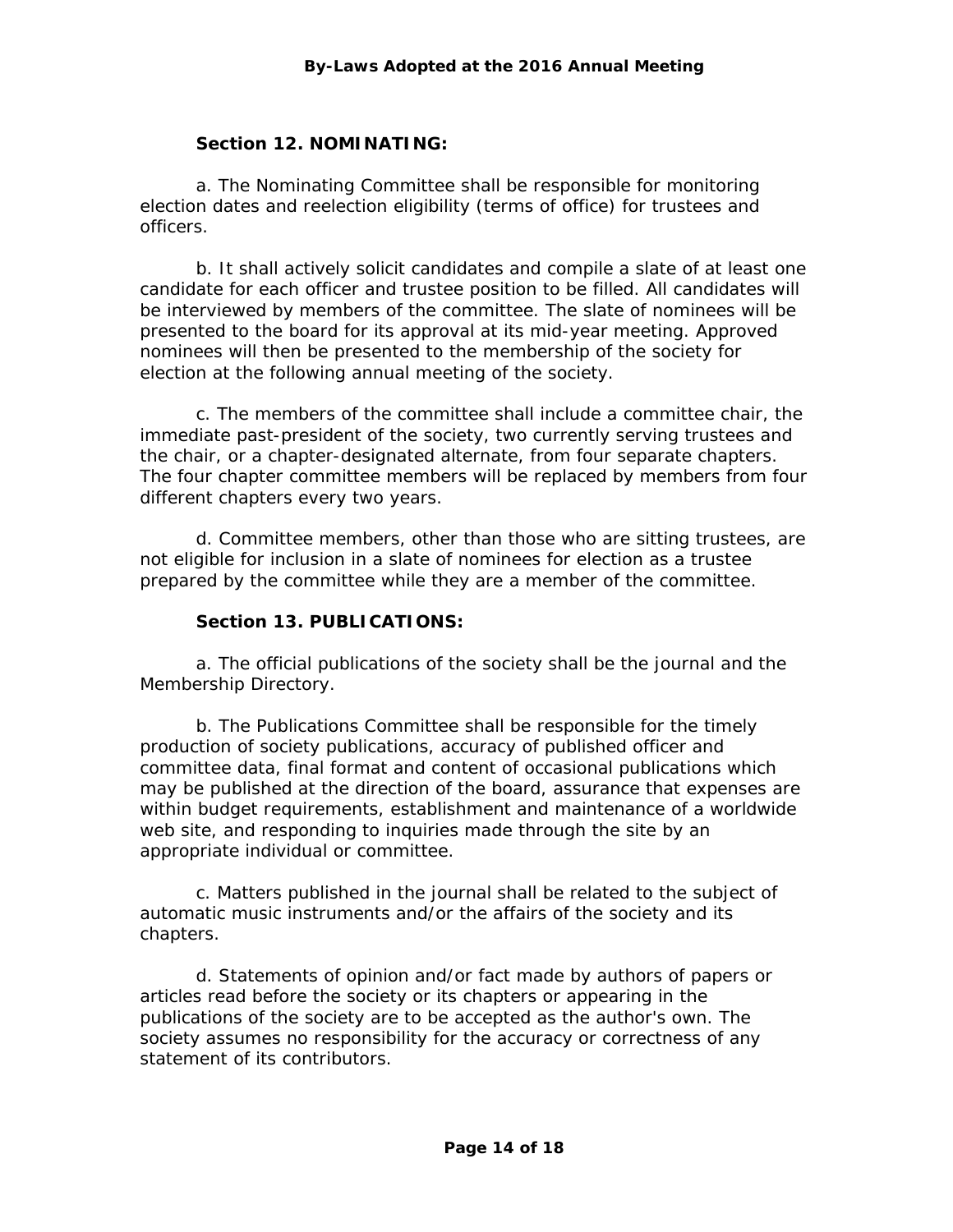e. The publications of the society may be copyrighted in the name of the society at the direction of the Executive Committee or board without prejudice to the individual authors.

f. Advertising may appear in the publications of the society subject to policies determined by the board. While all advertisements are expected to be made in good faith, neither the society nor its officers nor the members of the Publications Committee shall be responsible for any misunderstanding or losses by members or others arising from such advertisements. Publication of advertisements by the society shall not constitute endorsement or approval in any way by the society of any item or service advertised.

**Section 14. SPECIAL EXHIBITS:** The Special Exhibits Committee shall explore avenues whereby mechanical music can be shared with the public at large to promote awareness of, and interest in, mechanical music and membership in the society.

**Note:** This article was last revised in August 2016.

# **ARTICLE XV**

## **SPECIAL COMMITTEES**

**Section 1. PROGRAM COMMITTEES:** There shall be several Program Committees among the chapters of the society, each responsible for planning and executing a specific annual meeting of the society in its entirety. The chair of each Program Committee shall be elected by the chapter hosting the annual meeting within 90 days of society approval for that meeting. The committee members shall be nominated by that chair and approved by the chapter officers at least two years prior to the annual meeting. The committee shall serve until the annual meeting has taken place, the financial matters and required reports have been completed and filed, and all copies of the Annual Meetings Manual have been returned to the Meetings Committee, after which this committee shall be dissolved.

**Section 2. PRESIDENT'S SPECIAL COMMITTEES.** Special committees and their chairs may be appointed by the president to have such powers and duties and to hold office for such period of time as shall be fixed by the president. Such committees shall be automatically dissolved at the end of the term of the president that appointed them, but may be reappointed by the incoming president.

**Note:** This article was last revised in August 2016.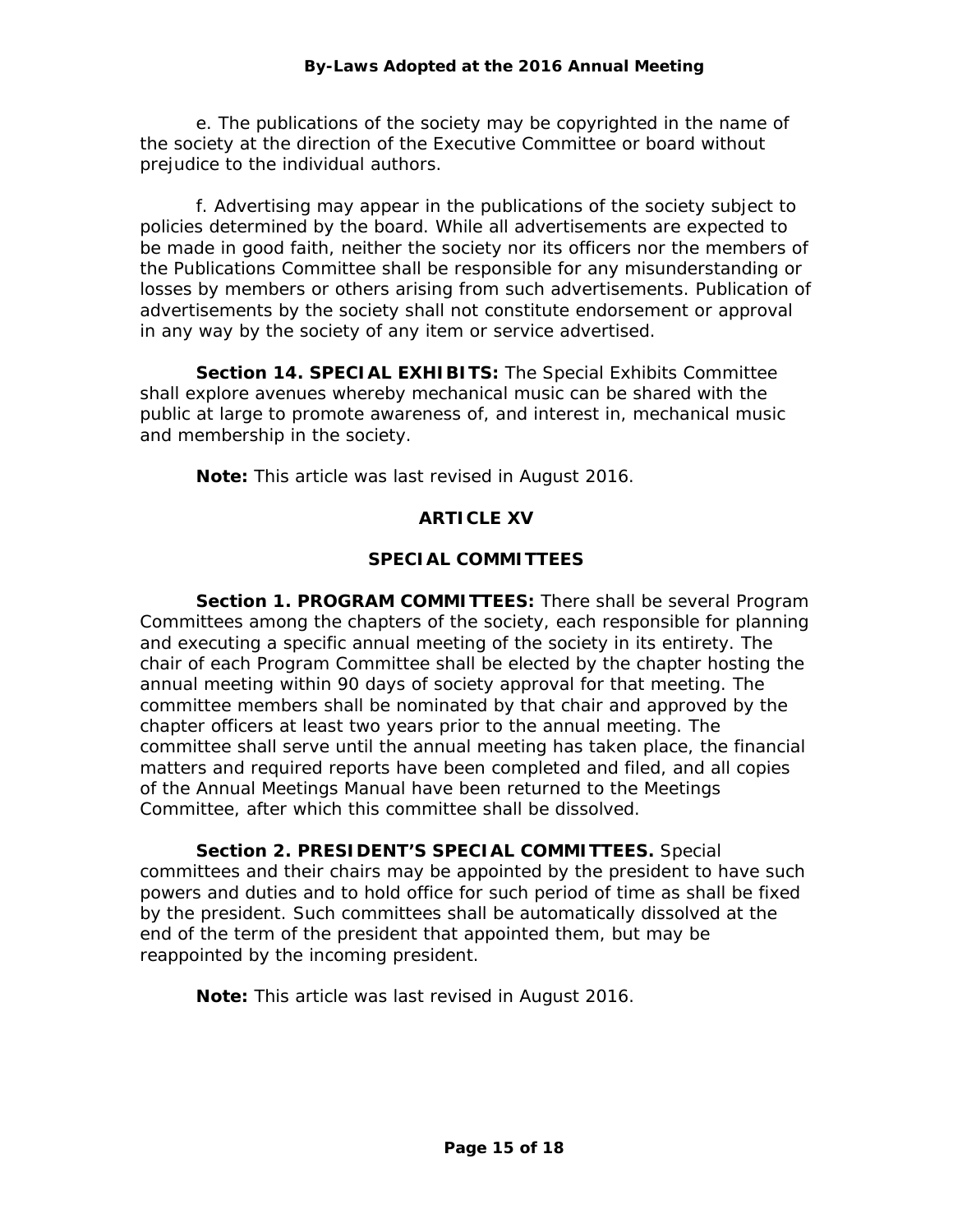# **ARTICLE XVI**

## **ELECTIONS**

**Section 1.** The Nominating Committee is responsible for providing a slate of candidates to serve as society trustees and officers. See Article XIV, Section 12.

**Section 2.** The general membership may nominate candidates for officer or trustee by petition, provided the nominees satisfy the same qualifications as if nominated by the Nominating Committee. One hundred signatures of members eligible to vote at an annual meeting shall be required to nominate a candidate. Petitions must be submitted to the chair of the Nominating Committee no later than five months prior to the next annual meeting and shall be accompanied by a written statement by the candidate agreeing to serve if elected.

**Section 3.** All eligible candidates will be slated by the Nominating Committee whether chosen by the committee or by petition.

**Section 4.** A brief biography and photograph of each qualified candidate shall be published in the journal at least 90 days prior to the annual meeting at which the election will occur.

### **Section 5.**

a. The election will be held at the next annual meeting. Only members in attendance may vote. Floor nominations and cumulative voting are not permitted.

b. If a quorum is not present at an annual meeting, election ballots shall be mailed to current members of record within 30 days of the close of the meeting and the term of any retiring officer or trustee shall be automatically extended until the results of the mail ballot are announced to the board. The ballot shall be prepared by the Nominating Committee. A cover letter sent with each ballot shall inform the members of the reason they are receiving the ballot and the deadline for responding and shall identify the issue and page in the journal where a biography and photograph of each candidate may be found.

c. Ballots shall be returned to the recording secretary. All ballots returned and postmarked within 30 days of the mailing date will be counted. Ballot envelopes shall be opened and tallied in the presence of three members in good standing appointed by the president. Ballots shall be retained by the recording secretary for a period of two years following the date upon which they were counted.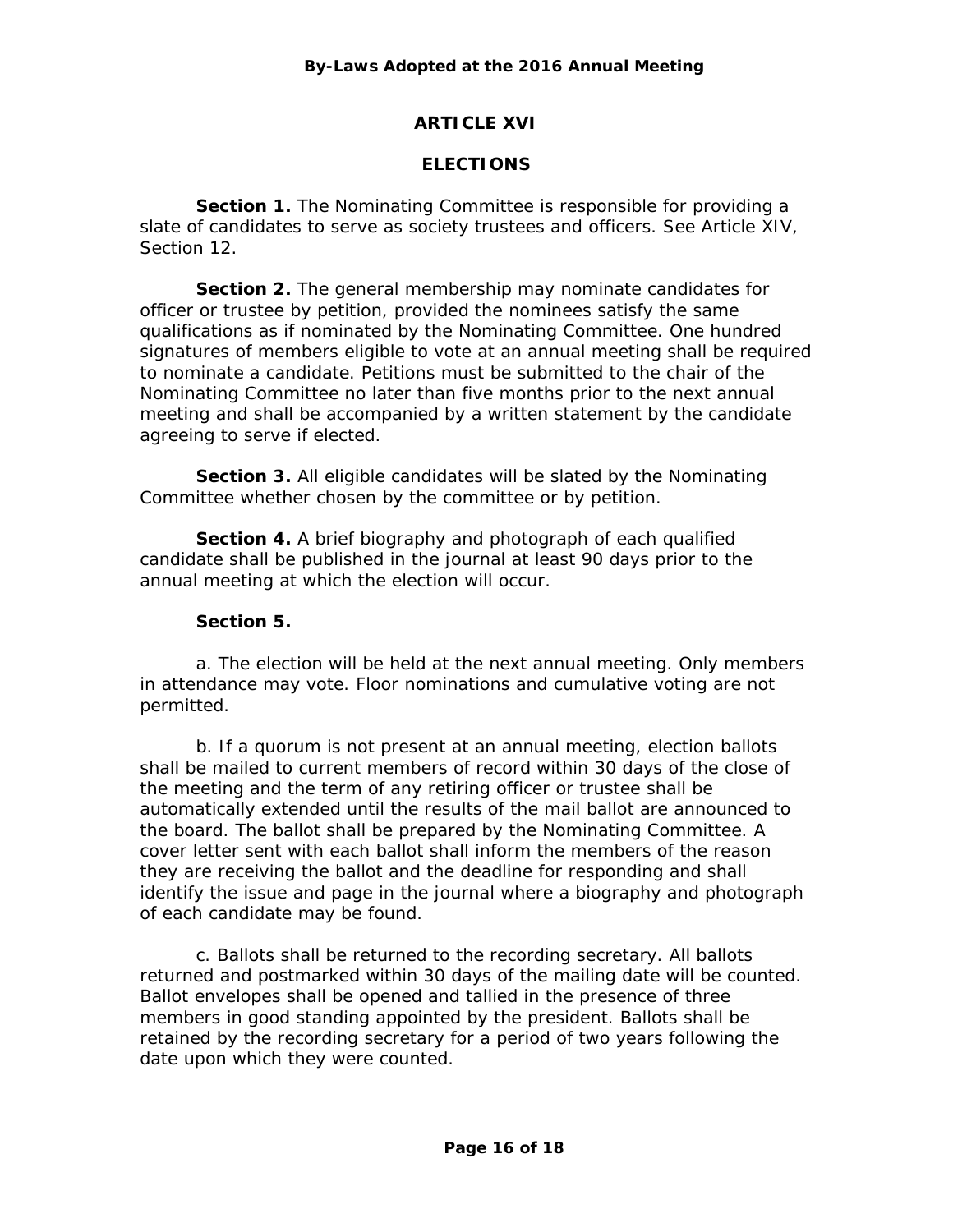**Section 6.** The board and the newly elected officers and trustees shall be notified of the election results as soon as the ballots are counted. The membership will be notified of the election results in next issue of the journal published after the ballots are counted.

**Note:** This article was last revised in August 2016.

# **ARTICLE XVII**

## **DISCIPLINARY ACTION**

The society reserves the right, after a hearing before the board, to disband any chapter or dismiss or suspend any member at any time for conduct prejudicial to the best interests of the society or for failure to abide by the bylaws of the society.

**Note:** This article was last revised in August 2016.

## **ARTICLE XVIII**

## **FISCAL YEAR**

The fiscal year of the society shall end on December 31.

## **ARTICLE XIX**

### **AMENDMENTS**

**Section 1.** Proposed amendments to these bylaws may originate by a resolution of the board, a resolution of the Executive Committee, by written petition to the recording secretary signed by not less than 100 members in good standing, or by a vote of a majority of the members attending an annual meeting of the society.

**Section 2.** Proposed amendments shall be considered for adoption by the board at its next meeting and the action taken with respect to the amendments reflected in the minutes of that meeting. A two-thirds majority of all votes cast by the trustees shall be required for adoption of a proposed amendment, which shall become effective immediately if so adopted.

**Section 3.** A section of these Bylaws, or portion thereof, may be temporarily suspended by a unanimous vote of the board until reinstated, modified or deleted at the next board meeting. A provision required by the charter or otherwise required by law may not be suspended.

**Note:** This article was last revised in August 2016. See also New York Not-For-Profit Corporation Law statute § 226, subsection (10) (N.Y. NPC Law